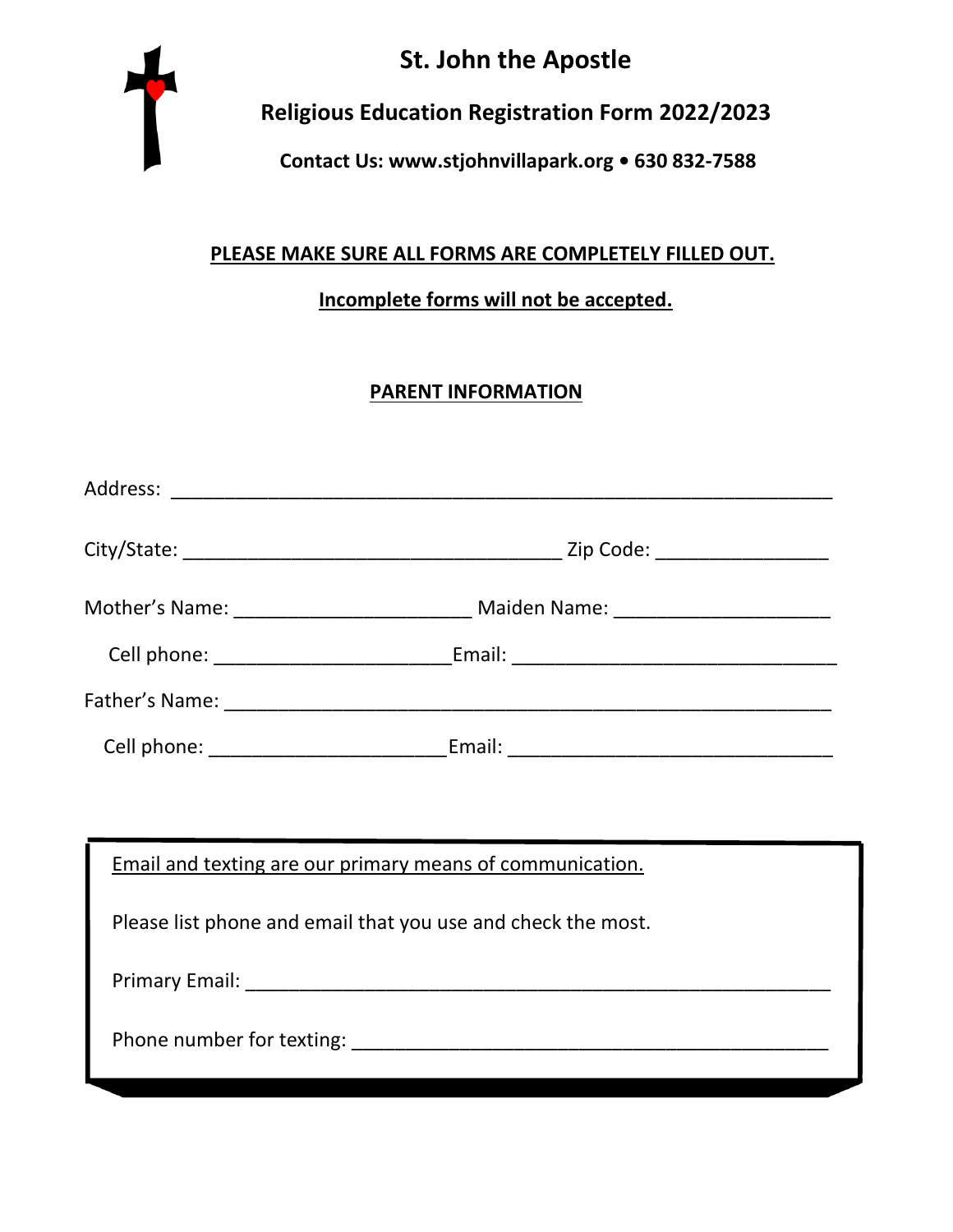## **Medical Permission**

In case of medical emergency, I grant permission to St. John the Apostle staff and volunteers to administer First Aid and secure proper treatment for my child(ren) until I can be reached.

| <b>Parent/Guardian Signature:</b> | Date: |
|-----------------------------------|-------|
|-----------------------------------|-------|

Emergency Contact (if parents cannot be reached):

| Name: | Phone: | -<br>Relation: |
|-------|--------|----------------|
|       |        |                |

| <b>Child's Name</b>  | Medical problem, allergies or learning disability |
|----------------------|---------------------------------------------------|
|                      |                                                   |
|                      |                                                   |
|                      |                                                   |
|                      |                                                   |
|                      |                                                   |
|                      |                                                   |
|                      |                                                   |
|                      |                                                   |
| <b>Doctors Name:</b> |                                                   |

Phone Number: \_\_\_\_\_\_\_\_\_\_\_\_\_\_\_\_\_\_\_\_\_\_\_\_\_\_\_\_\_\_\_\_\_\_\_\_\_\_\_\_\_\_\_\_\_\_\_\_\_\_\_\_

## **GENERAL PERMISSION**

Pictures/videos permission of the Religious Education participants, volunteers, and staff may be taken during the year for publicity of information purposes to advertise events in the parish. The pictures/videos may be posted on Parish/Diocesan web pages, bulletin boards, social media sites, or publication. We assume your permission is given to us for use of these photos/videos unless you notify the Religious Education office.

| Parent/Guardian Signature: |  | Date: |
|----------------------------|--|-------|
|----------------------------|--|-------|

#### **ACKNOWLEDGEMENT**

Acknowledgement by signing this form, I agree I have received/read a copy of "Standards of Behavior for those Working with Minors" and "Pastoral Policy Regarding Sexual Abuse of Minors".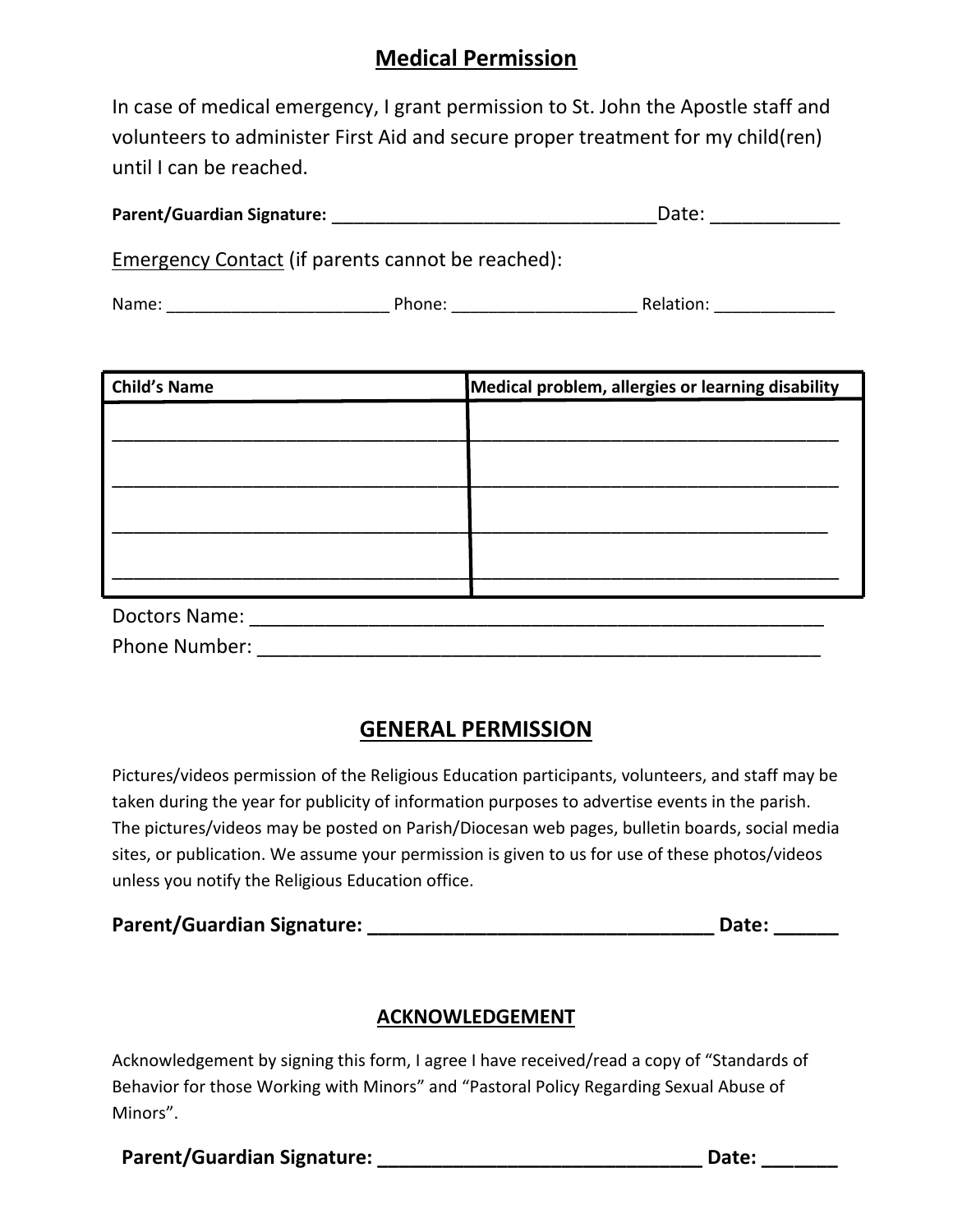## **Child(ren) Information PLEASE MAKE SURE All SECTIONS ARE FILLED OUT COMPLETELY.**

|                  | School Attending: ________________________________Grade: __________Gender: M ______F ______                            |  |             |
|------------------|------------------------------------------------------------------------------------------------------------------------|--|-------------|
|                  |                                                                                                                        |  |             |
|                  | New Student: ______ If yes, Parish where student attended_______________________                                       |  |             |
|                  | Please list year and parish this child received the following Sacraments or check "Need"                               |  |             |
|                  | Provide a copy of the certificate for each Sacrament the child has received.                                           |  |             |
|                  |                                                                                                                        |  | <b>Need</b> |
|                  |                                                                                                                        |  |             |
|                  |                                                                                                                        |  |             |
|                  |                                                                                                                        |  |             |
|                  |                                                                                                                        |  |             |
|                  |                                                                                                                        |  |             |
|                  | School Attending: ___________________________Grade: _________Gender: M ______F ______                                  |  |             |
|                  |                                                                                                                        |  |             |
|                  | New Student: ______ If yes, Parish where student attended_______________________                                       |  |             |
|                  | Please list year and parish this child received the following Sacraments or check need                                 |  |             |
|                  | Provide a copy of the certificate for each Sacrament the child has received.                                           |  |             |
|                  | Sacrament Year Year Parish                                                                                             |  | <b>Need</b> |
|                  |                                                                                                                        |  |             |
|                  |                                                                                                                        |  |             |
|                  |                                                                                                                        |  |             |
|                  |                                                                                                                        |  |             |
|                  |                                                                                                                        |  |             |
|                  |                                                                                                                        |  |             |
|                  | School Attending: ________________________Grade: _________Gender: M ______ F ______                                    |  |             |
|                  |                                                                                                                        |  |             |
|                  | New Student: ______ If yes, Parish where student attended_______________________                                       |  |             |
|                  | Please list year and parish this child received the following Sacraments or check need                                 |  |             |
|                  | Provide a copy of the certificate for each Sacrament the child has received.                                           |  |             |
| <b>Sacrament</b> | <b>Example 2018 Year Parish Parish Parish American Structure Parish Parish American Structure Parish Parish Parish</b> |  | <b>Need</b> |
|                  |                                                                                                                        |  |             |
|                  |                                                                                                                        |  |             |
|                  |                                                                                                                        |  |             |